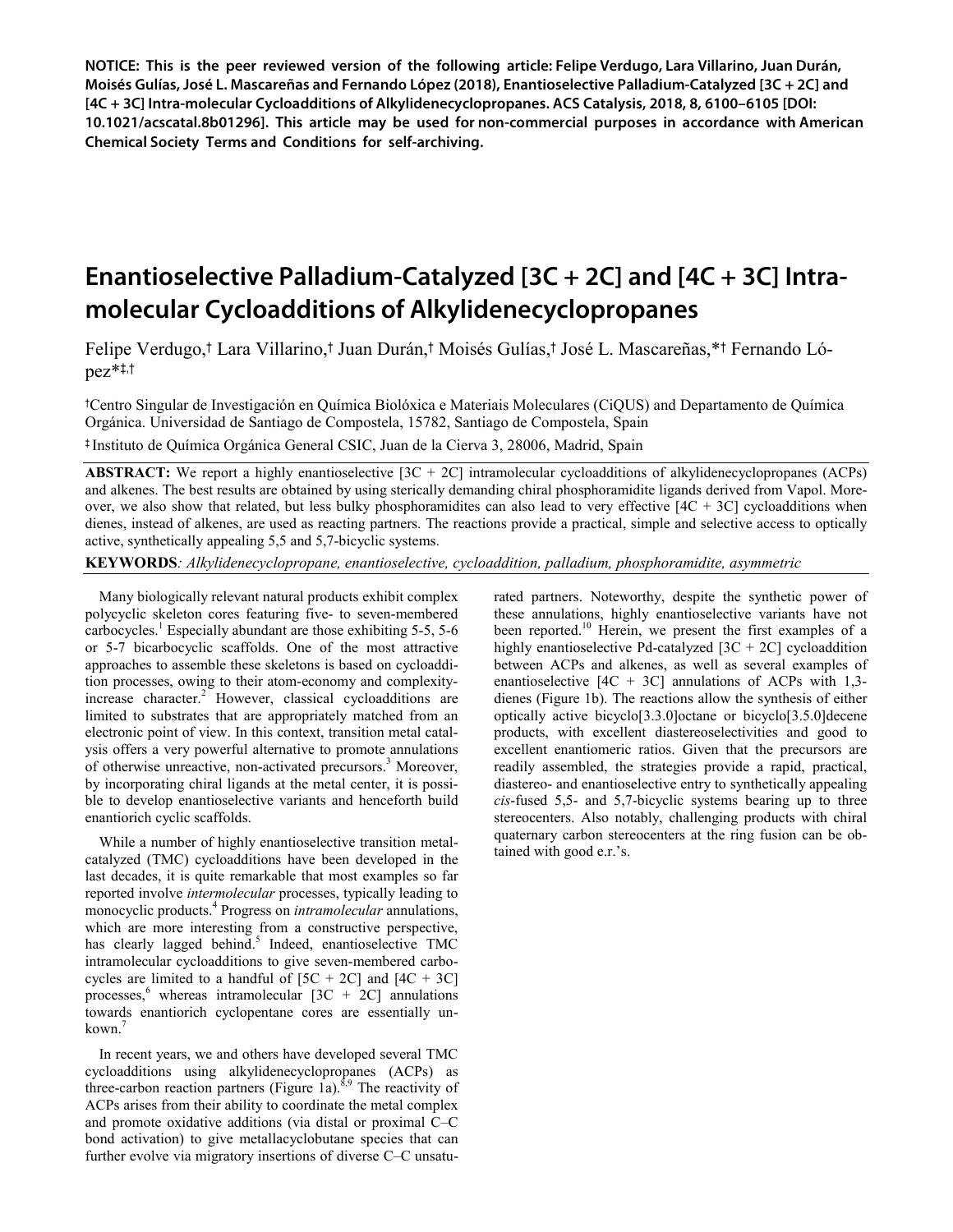

**Figure 1.** a) Some carbocyclic structures accessible via TMC cycloadditions of ACPs; b) This work: enantioselective  $[3 + 2]$ and  $[4 + 3]$  ACP cycloadditions.

At the outset, we selected the alk-5-enylidencyclopropane **1a** to explore an enantioselective  $[3C + 2C]$  process. Based on the previously described racemic reaction, $8e$  which is promoted by a Pd catalysts generated from  $Pd_2(dba)$ <sub>3</sub> (6 mol%) and phosphite ligands  $[P(O<sup>i</sup>Pr)_{3}$  or **L1**, 20 mol%, e.g. Table 1, entry 1], we analyzed chiral phosphoramidites, as they are electronically related  $\pi$ -acceptor ligands.<sup>11</sup> As can be seen in entries 2 and 3, the use of Feringa's phosphoramidite **L2** led, after 8 h at 80 ºC, to the quantitative formation of the single diastereomeric adduct **2a**, but with low to moderate levels of asymmetric induction. The incorporation of phenyl rings at the Binol-*ortho* position of the ligand, allowed for a significant increase in the enantioselectivity. In particular, the use of **L3**, in its matched (*S,R,R*) configuration, led to **2a** in 76% yield and 85:15 e.r. (entry 4). Most probably, the presence of these aryl groups reduces the flexibility around the palladium center, which allows a better transmission of the axial chirality of the ligand to the new stereogenic centers.

**Table 1.** Optimization of the enantioselective  $[3C + 2C]$  cycloaddition*<sup>a</sup>*

| E              | CO <sub>2</sub> Et<br>1a, $E = (CH2)2Ph$ | [Pd] $(x \text{ mol}\%)$ , $L^*$ $(y \text{ mol}\%)$<br>Toluene, temp (°C) |                        | Е              | 2a                | ጋO <sub>2</sub> Et |
|----------------|------------------------------------------|----------------------------------------------------------------------------|------------------------|----------------|-------------------|--------------------|
|                | entry $[{\rm Pd}]$ (x mol%)              | $L^*$ (y mol%)                                                             | T<br>$(^{\circ}C)$ (h) | t              | yield<br>$(\%)^b$ | e.r.<br>$(\%)^c$   |
| $1^d$          | $Pd_2(dba)_{3}(6)$                       | L1(20)                                                                     | 100                    | $\overline{4}$ | 74                |                    |
| $\mathfrak{D}$ | $Pd_2(dba)_{3}(6)$                       | $(S,R,R)$ -L2 (20)                                                         | 80                     | 8              | $(99)^e$          | 53:47              |
| 3              | $Pd_2(dba)_{3}(6)$                       | $(R,R,R)$ -L2 (20)                                                         | 80                     | 8              | $(99)^e$          | 74:26              |
| 4              | $Pd_2(dba)_{3}(6)$                       | $(S,R,R)$ - <b>L3</b> (20)                                                 | 80                     | 8              | 76                | 85:15              |

| 5               | $Pd_2(dba)_{3}(6)$                                       | $(S, S, S)$ - <b>L3</b> (20) | 80      | 8  | $(99)^e$ | 63:37 |
|-----------------|----------------------------------------------------------|------------------------------|---------|----|----------|-------|
| 6               | $Pd_2(dba)_{3}(6)$                                       | $(S,R,R)$ -L4 $(20)$         | 80      | 8  | 67       | 87:13 |
| 7               | $CpPd(\pi\text{-cin.})$ (10)                             | $(S,R,R)$ -L4 $(20)$         | 80      | 2  | 88       | 88:12 |
| 8               | CpPd( $\pi$ -cin.) (10) ( <i>S,R,R</i> )- <b>L4</b> (20) |                              | 40      | .5 | 65       | 75:25 |
| 9               | CpPd( $\pi$ -cin.) (10) (S,R,R)-L4 (20)                  |                              | 110 1.5 |    | 88       | 92:8  |
| 10 <sup>7</sup> | $CpPd(\pi\text{-cin.})$ (5)                              | $(S,R,R)$ -L4 (6)            | 1104    |    | 94       | 92:8  |
| 11              | $CpPd(\pi \text{-cin.})$ (5)                             | $(S, R, R)$ -L4 (10)         | 110 3   |    | 94       | 92:8  |
| $12^{j}$        | $CpPd(\pi\text{-cin.})$ (5)                              | $(S,R,R)$ - <b>L5</b> (6)    | 110 3   |    | 91       | 93:7  |
| 13 <sup>J</sup> | $CpPd(\pi\text{-cin.})$ (5)                              | $(S,R,R)$ -L6 (6)            | 110 3   |    | 90       | 96:4  |

<sup>*a*</sup> Conditions: A solution of [Pd] (x mol%),  $L^*$  (y mol%) and **1a** in toluene was heated under Argon at the indicated temperature. Conversion > 99%, as determined by  $\mathrm{^{1}H\text{-}NMR}$  of the crude reaction mixture. Isolated yields after column chromatography. <sup>*c*</sup> Determined by HPLC with chiral stationary phases. *<sup>d</sup>* Carried out in dioxane. *<sup>e</sup>* Value of conversion under parenthesis. Isolated yield not determined. *<sup>f</sup>* Reaction mixture is carefully deoxygenated.



Related phosphoramidites with different aryl groups at the *ortho* position did not provide further improvements in the e.r.<sup>12</sup> However, with (*S*,*R*,*R*)-**L4**, which features a more rigid chiral backbone (Vapol), we observed a slightly better selectivity (entry 6). Interestingly, screening of other Pd(0) sources revealed that the reaction could be significantly accelerated by using CpPd( $\pi$ -cinnamyl) instead of Pd<sub>2</sub>(dba)<sub>3</sub> (from 8 h to 2 h for completion), whereas the reaction yield was also improved up to 88% (entry 7). Using this Pd(0) source, the reaction could be carried out even at lower temperatures with a good yield; however, and contrary to common asymmetric protocols, the e.r. of the product significantly dropped down (entry 8). In line with this observation, increasing the temperature led to improvements on the enantioselectivity, reaching a maximum e.r. of 92 : 8 at 110 °C (entry 9).<sup>13,14</sup> Importantly, the use of  $CpPd(\pi$ -cinnamyl) also allowed the palladium loading to be reduced from 12 to 5 mol% (6 mol% of ligand), without any significant deleterious effect in yield, rate or selectivity of the reaction, provided that the reaction milieu is carefully deoxygenated prior to heating. Alternatively, the use of a slight excess of ligand allows to elude the careful deoxygenation protocol (entries 10 and 11).

Having established an optimal protocol for the cycloaddition with a low catalyst loading, we tried to further optimize the enantioselectivity. Gratifyingly, the use of more congested ligands such as (*S*,*R*,*R*)-**L5** and (*S*,*R*,*R*)-**L6**, featuring a bulkier amine counterpart (i.e. bis[(1-naphtyl)ethyl amine]), provided better enantioselectivities (entries 12, 13). *In particular, the reaction using (S,R,R)-L6 produced 2a with an excellent 90% yield, complete diastereoselectivity and an excellent 96 : 4 e.r.*

The scope of this catalytic process was then explored with other alkene-tethered ACPs (Table 2). The reaction tolerated ethyl malonate groups in the tether (**2b**, 97:3 e.r.) and the use of other ester groups at the alkene, like a bulky *iso*-propyl (**2c**, 95:5 e.r.) The reaction also works with substrates that bear heteroatoms in the connecting tether, thus products **2d**–**2f**,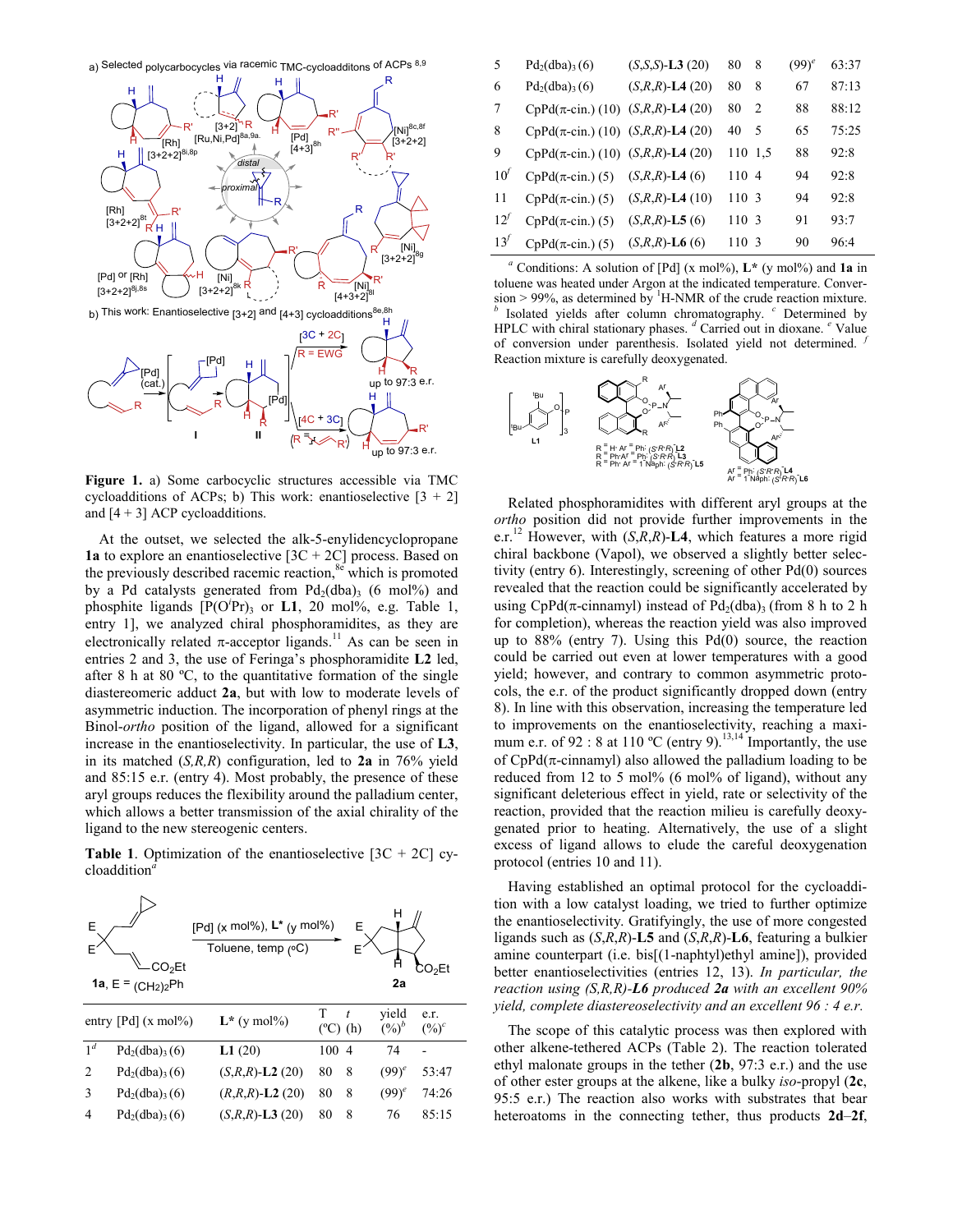with nitrogen- and oxygen-based linkers, were obtained with good to complete diastereoselectivities, and only slightly lower e.r.'s (from 87:13 to 92:8). Importantly, the reaction also works with substrates like **1g** or **1h** to provide the corresponding adducts exhibiting carbon quaternary centers at the ring fusion, with very good yields and complete or excellent diastereoselectivities. Albeit the e.r. of **2g** was moderate (72:28), the presence of a methyl in the ACP did not affect the enantioselectivity, so that **2h** could be obtained with an e.r. of 96 : 4.

**Table 2.** Scope of the Pd-catalyzed  $[3C + 2C]$  cycloaddition<sup>a</sup>



<sup>*a*</sup> A solution of [CpPd( $\pi$ -cinnamyl] (5 mol%), (*S,R,R*)-**L6** (10 mol%) and **1** in toluene was refluxed under argon for 6 h. Conversions > 99%, by <sup>1</sup>H-NMR of the crude reaction mixture. E.r.'s determined by HPLC. Isolated yields of **2**.

The synthetic potential of this type of 5,5-bicyclic systems was preliminary analyzed. For instance, product **2b** could be transformed into the corresponding ketone in excellent yield, by using an standard ozonolysis (eq. 1, right), whereas treatment of this cycloadduct **2b** or the related *N*-Tosyl or N-Benzyl derivatives 2d-2e with excess of LiAlH<sub>4</sub> afforded the corresponding alcohols of type **4** in good yields (eq 1, left). Gratifyingly, the absolute stereochemistry of the adducts could be determined by X-ray crystallography analysis of two of these derivatives  $\frac{12}{2}$ these derivatives.



Mechanistically significant, the *cis* alkene precursor *Z*-**1b**  can also engage in the cycloaddition, to give adducts **2b'** (51% yield, 92:8 e.r.) and **2b''** (15% yield, e.r. not determined), a result consistent with a stereospecific annulation (Scheme 1). On these bases, and considering previous DFT calculations in related systems,<sup>15</sup> the reaction likely involves palladacyclic intermediates of type **II**, which preserve the parent alkene geometry. Alternative paths via  $\pi$ -allyl Pd species of type **III**, which have also been shown to be energetically feasible by DFT computations,<sup>15</sup> are less compatible with the observed stereospecificity (Scheme 1).



**Scheme 1**. Cycloaddition of *Z*-**1b** and proposed reaction intermediate.

At this point, we questioned whether these chiral Pdcatalysts might also promote asymmetric  $[4C + 3C]$  intramolecular cycloadditions between ACPs and dienes, since these reactions have also been proposed to proceed through analogue palladacyclic intermediates.<sup>8g</sup> The resulting 5,7-fused bicarbocyclic systems form the basic core of many biologically relevant sesquiterpenes;<sup>16</sup> however, direct enantioselective approaches for their assembly are nearly unknown.<sup>6,17</sup> Thus, we tested the reactivity of precursor **5a**, which features an ACP tethered to a conjugated diene, wth a terminally substituted carboxylic ester (Table 3).<sup>18</sup> Compared to the  $[3 + 2]$ annulations, this is a more challenging process since, in addition to diastereo- and enantioselectivity, there are also regioselectivity issues, owing to the potential competitive formation of [3C + 2C] adducts of type **7**. Indeed, as can be seen in Table 3, entry 1, when **5a** was treated with  $CpPd(\pi$ -cinnamyl) (5 mol%) and (*S*,*R*,*R*)-**L6** (10 mol%) under refluxing toluene, a 5 to 1 mixture of both the  $[4 + 3]$  adduct **6a** and its  $[3 + 2]$  counterpart **7a** was obtained. Moreover, the reaction took place with a moderate 56% conversion after 12 h, and an isolated 37% overall yield. Despite this low reactivity, the cycloheptene product **6a** was obtained with complete diastereoselectivity and a remarkable e.r. of 94 : 6. Gratifyingly, by performing the reaction in a sealed tube at 150 ºC, we observed full conversion, a similar  $[4 + 3] / [3 + 2]$  ratio (5 : 1), and a better yield of **6a** (75%, entry 2), which was now obtained with an excellent 96 : 4 e.r.

In an attempt to improve the conversion and further favor the formation of the  $[4 + 3]$  adduct **6a**, we analyzed less bulky chiral phosphoramidites. Ligands like (*S*,*R*,*R*)-**L4**, which performed well in the  $[3 + 2]$  cycloaddition, provided better conversion at 110 ºC and equally good enantioselectivity, but did not improve the  $[4 + 3] / [3 + 2]$  ratios (**6a** : **7a** = 3: 1, entry 3). On the other hand, excellent selectivities in favor of the desired  $[4 + 3]$  adduct could be achieved with the very unhindered phosphoramidite (*R*,*R*)-**L7**; however, the enantioselectivity dropped (entry 4). An extensive analysis of structurally related unhindered phosphoramidites, Pd(0) sources and solvents, led us to identify the palladium catalyst derived from the Vanol-phosphoramidite ligand (*S*,*R*,*R*)-**L8** as one leading to an optimal ratio in favor of the  $[4 + 3]$  adduct (**6a** :  $7a = 10$  : 1), provided that the cycloaddition is carried out in dioxane with Pd<sub>2</sub>(dba)<sub>3</sub> (81% yield, 95:5 e.r., entry 7).<sup>12</sup> More significantly, the use of (*S*,*R*,*R*)-**L2** instead of (*S*,*R*,*R*)-**L8**, under otherwise identical conditions, enables nearly complete selectivity in favor of **6a** and similar e.r. (93:7, entry 8). Finally, analysis of the diastereomeric ligand (*R*,*R*,*R*)-**L2** allowed to confirm that the (*S*,*R*,*R*) configuration is a matched case, providing not only higher e.r., but also better  $[4 + 3] / [3 + 2]$ ratios (entry 9).

**Table 3**. Optimization of the enantioselective [4C + 3C] cycloaddition*<sup>a</sup>*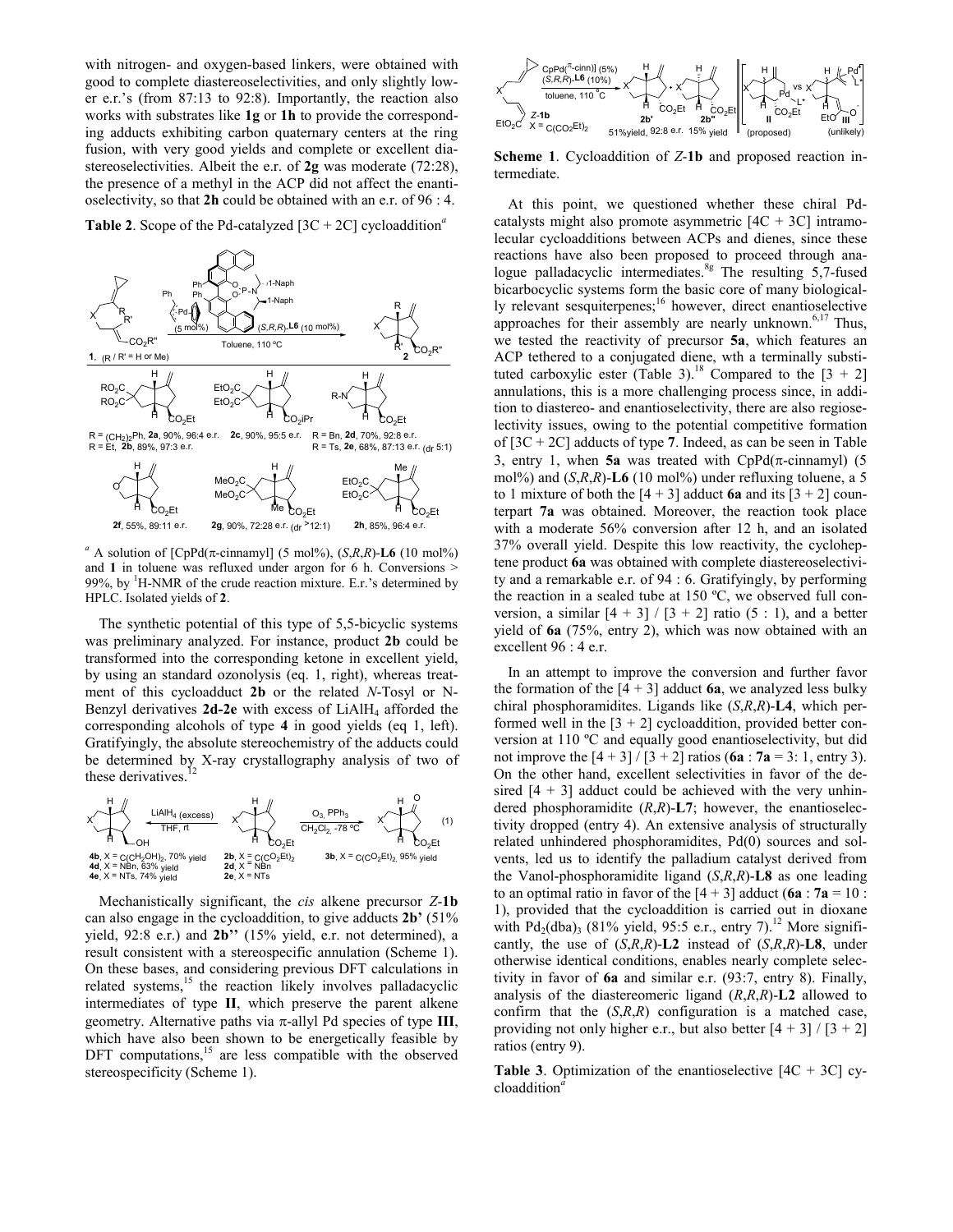| E              | CO <sub>2</sub> Et<br>$5a$ , $E = CO2Et$ | [Pd] (5 mol%)<br>E<br>$(x \mod 96)$<br>Solvent, temp (°C' | 6a      | CO <sub>2</sub> Et |     |         | 7a                                              | CO <sub>2</sub> Et |
|----------------|------------------------------------------|-----------------------------------------------------------|---------|--------------------|-----|---------|-------------------------------------------------|--------------------|
|                | entry [Pd] $(5%)$                        | $L^*$ (x mol%)                                            | solvent | $\sqrt{2}$         | (h) | 6a:7:   | 6a,<br>$\%$ vield $^c$ e.r. <sup><i>d</i></sup> | 6a,                |
| $\mathbf{1}$   |                                          | CpPd( $\pi$ -cin.) ( <i>S,R,R</i> )- <b>L6</b> (10) tol.  |         | 110                | 12  | 5:1     | 37(56)                                          | 94:6               |
| $\overline{c}$ |                                          | CpPd( $\pi$ -cin.) (S,R,R)-L6 (10) Tol.                   |         | 150                | 6   | 5:1     | 75                                              | 96:4               |
| 3              |                                          | CpPd( $\pi$ -cin.) (S,R,R)-L4 (10) tol.                   |         | 110                | 6   | 3:1     | 38(74)                                          | 94:6               |
| $\overline{4}$ |                                          | CpPd( $\pi$ -cin.) (R,R)-L7 (10)                          | tol.    | 110                | 4   | 19:1    | 86                                              | 85:15              |
| 5              |                                          | CpPd( $\pi$ -cin.) (S,R,R)-L8 (10) tol.                   |         | 110                | 12  | 3:1     | 68                                              | 94:6               |
| 6              |                                          | CpPd( $\pi$ -cin.) (S,R,R)-L8 (10) diox.                  |         | 101                | 5   |         | $10:1$ 45(70)                                   | 95:5               |
| 7              | $Pd_2(dba)$                              | $(S, R, R)$ - <b>L8</b> (14) diox.                        |         | 101                | 4   | 10:1    | 81                                              | 95:5               |
| 8              | $Pd_2(dba)$                              | $(S, R, R)$ - <b>L2</b> (14) diox.                        |         | 101                | 4   | >20:190 |                                                 | 93:7               |
| 9              | $Pd_2(dba)$                              | $(R, R, R)$ - <b>L2</b> (14) diox.                        |         | 101                | 4   | 5:1     | 82                                              | 78:22              |

*<sup>a</sup>* Conditions: A solution of [Pd] (5 mol%), **L\*** (x mol%) and **5a** in the indicated solvent was heated under argon at the indicated temperature. Conversion > 99%, unless otherwise noted. *<sup>b</sup>* Ratio determined by <sup>1</sup>H-NMR of the crude reaction mixture. <sup>c</sup> Isolated yields after column chromatography. Value of conversion under parenthesis. *<sup>d</sup>* Determined by HPLC with chiral phases



The enantioselective  $[4C + 3C]$  cycloaddition catalyzed by  $Pd_2(dba)$ <sub>3</sub> / (*S,R,R*)-**L2** is not limited to the model substrate **5a**. Related bicyclic systems such as **6b**–**6e** could be readily obtained in good yields and moderate to excellent selectivities (Table 4). Particularly relevant is the synthesis of the byciclo[3.4.0]octane **6b**, featuring a chiral carbon quaternary stereocenter at the ring fusion, which could be obtained with 97:3 e.r., whereas its counterpart **6c** was obtained in good yield and 91:9 e.r. This represents the first enantioselective access to 5,7-bicarbocyclic systems bearing three stereogenic centers with one quaternary carbon at the ring fusion. Additionally, the reaction also tolerates heteroatoms in the connecting tether  $(5d, X = 0)$ , and also works with dienes lacking the ester activating group (5e,  $R^3 = H$ ), albeit the e.r.'s were lower.

**Table 4**. Scope of the enantioselective Pd-catalyzed [4 + 3] cycloaddition



 $^{a}$  A solution of Pd<sub>2</sub>(dba)<sub>3</sub> (5 mol%), (*S,R,R*)-**L2** (14 mol%) and 5 in dioxane was refluxed under Argon at for 4 h.  $E = CO<sub>2</sub>Et$ . Conversions  $($  > 99%) and **6** : **7** ratios determined by <sup>1</sup>H-NMR of the crude mixture. Isolated yields of pure **6**, unless otherwise noted. E.r.'s of **6**. *<sup>b</sup>* Combined yield of **6** and **7**.

In summary, we have developed the first highly enantioselective TMC cycloadditions involving ACPs, which further constitutes one of the very few enantioselective intramolecular cycloadditions leading to bicyclic systems containing five and seven-membered carbocycles. In particular, we identified two sets of conditions that allow the enantioselective assembly of bicyclo[3.3.0]octanes and bicyclo[5.3.0]decenes, featuring up to three stereogenic centers, including quaternary ones at the ring fusion. The demonstration that ACPs can engage in highly asymmetric annulations set the basis for further exploitation of these useful three-carbon synthons, and for devising synthetic applications.

#### **ASSOCIATED CONTENT**

#### **Supporting Information**

Full experimental procedures, optimization of the chiral catalysts and characterization of all new compounds, including  ${}^{1}H$ -,  ${}^{13}C$ -NMR spectra and chiral HPLC traces.

### **AUTHOR INFORMATION**

[joseluis.mascarenas@usc.es;](mailto:joseluis.mascarenas@usc.es) [fernando.lopez@csic.es](mailto:fernando.lopez@csic.es)

### **ACKNOWLEDGMENT**

This work received financial support from the spanish MINECO grants (SAF2016-76689-R, CTQ2016-77047-P, CTQ2017-84767- P, FPU to LV and JD), Xunta de Galicia (ED431C 2017/19, 2015- CP082 and Centro Singular de Investigación de Galicia accreditation 2016-2019 ED431G/09), the ERDF and ERC (Adv. Grant No. 340055). The Orfeo-Cinqa network CTQ2016-81797-REDC, CONICYT-Becas Chile (PhD grant to FV) and Sarah Walker (preliminary work) are also acknowledged.

## **REFERENCES**

(1) (a) Heathcock, C. H.; Graham, S. L.; Pirrung, M. C.; Pavoac, F.; White, C. T. in *The Total Synthesis of Natural Products*, Vol. 5 ApSimon. J., Ed.; Wiley, New York, 1983; p. 333. (b) Connolly, J. D.; Hill, R. A.; *Dictionary of Terpenoids*, Vol. 2; Chapman & Hall, 1991, pp 655-1457. (c) Fraga, M. B. Natural Sesquiterpenoids. *Nat. Prod. Rep*. **2005**, 22, 465-486.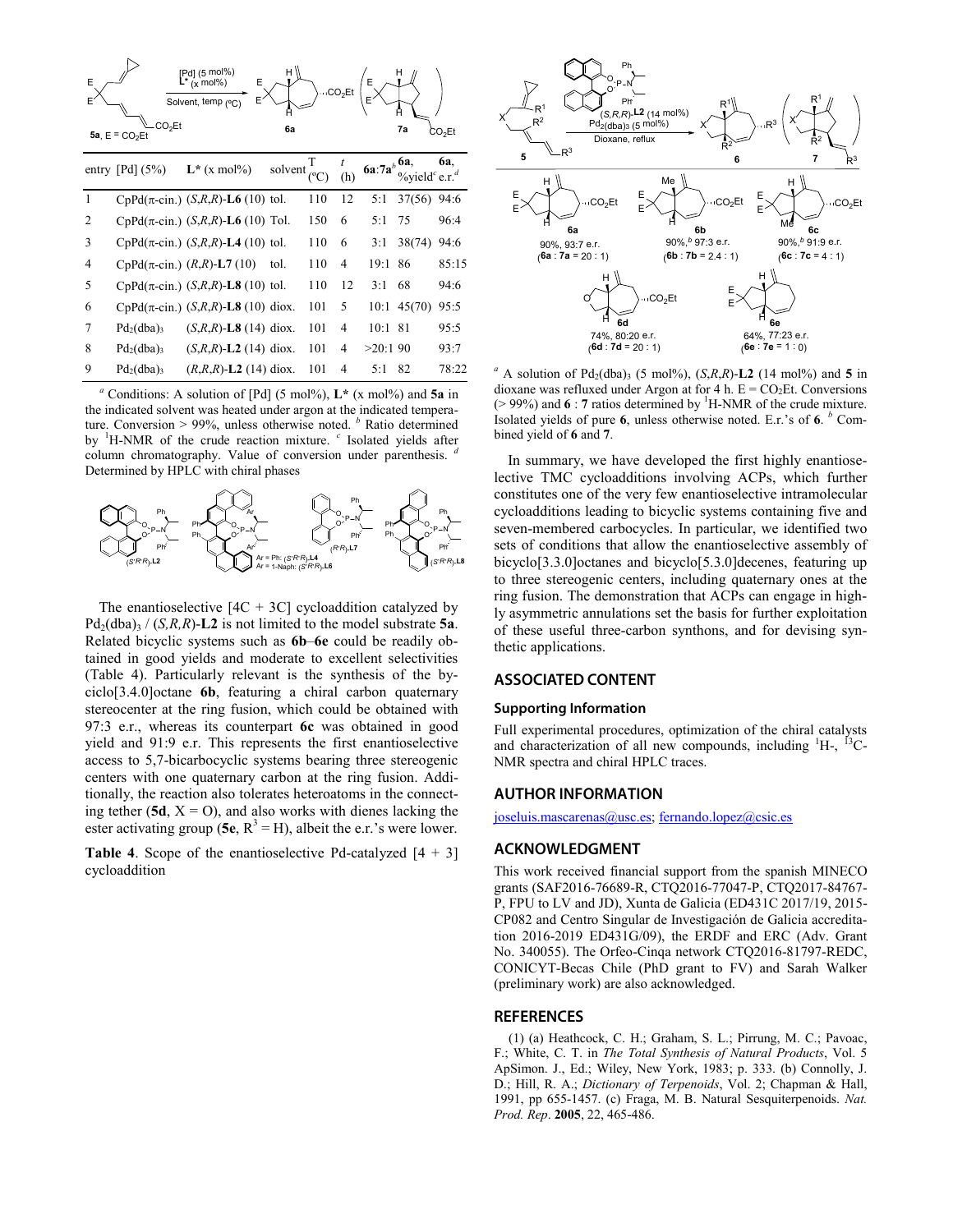(2) (a) Nishiwaki, N. in *Methods and Applications of Cycloaddition Reactions In Organic Syntheses*, John Wiley & Sons, New Jersey, 2014, pp 1-673. (b) Carruthers, W. In *Cycloaddition Reactions in Organic Synthesis*; Pergamon Press, Oxford, 1990, pp 1-368.

(3) For selected reviews, covering TMC cycloadditions, see: (a) Lautens, M.; Klute, W.; Tam, W. Transition Metal-mediated Cycloaddition Reactions. *Chem. Rev.* **1996**, *96*, 49-92. (b) Aïssa, C. Transition-Metal-Catalyzed Cycloaddition of Small Ring Compounds. In *Comprehensive Organic Synthesis, 2nd ed.;* Knochel, P., Molander, G. A., Eds.; Elsevier: Amsterdam, 2014; pp. 1738-1771. (c) Souillart, L.; Cramer, N. Catalytic C-C Bond Activations via Oxidative Addition to Transition Metals. *Chem. Rev.* **2015**, *115*, 9410-9464. (d) Chen, P.-H.; Billett, B. A.; Tsukamoto, T.; Dong, G. "Cut and Sew" Transformations via Transition-Metal-Catalyzed Carbon-Carbon Bond Activation. *ACS Catal.* **2017**, *7*, 1340-1360. (e) Fumagalli, G.; Stanton, S.; Bower, J. F. Recent Methodologies that Exploit C-C Single-Bond Cleavage of Strained Ring Systems by Transition Metal Complexes. *Chem. Rev.* **2017**, *117*, 9404-9432.

(4) For reviews covering enantioselective TMC cycloadditions, see: (a) Le Marquand, P.; Tam, W. Enantioselective Palladium-Catalyzed Trimethylenemethane [3+2] Cycloadditions. *Angew. Chem. Int. Ed.* **2008**, *47*, 2926-2928. (b) Komagawa, S.; Yamasaki, R.; Saito, S. Efficient Synthesis of Seven-Membered Rings by the Nickelcatalyzed Cycloaddition Reactions. *J. Synth. Org. Chem. Jpn.* **2008**, *66*, 974-982. (c) Inglesby, P. A.; Evans, P. A. Stereoselective Transition Metal-Catalysed Higher-Order Carbocyclisation Reactions. *Chem. Soc. Rev.* **2010**, *39*, 2791-2805. (d) Marinetti, A.; Jullien, H.; Voituriez, A. Enantioselective, Transition Metal Catalyzed Cycloisomerizations. *Chem. Soc. Rev.* **2012**, *41*, 4884-4908. (e) López, F.; Mascareñas, J. L. Gold(I)-Catalyzed Enantioselective Cycloaddition Reactions. *Beilstein J. Org. Chem.* **2013**, *9*, 2250-2264. (f) Li, Y.; Li, W.; Zhang, J. Gold-Catalyzed Enantioselective Annulations. *Chem. Eur. J.* **2017**, *23*, 467-512.

(5) Enantioselective intramolecular cycloadditions are much less developed than intermolecular variants, see: (a) Hashimoto, T.; Maruoka, K. Recent Advances of Catalytic Asymmetric 1,3-Dipolar Cycloadditions. *Chem. Rev.* **2015**, *115*, 5366-5412. (b) Vicario, J. L. Aminocatalytic Enantioselective Cycloadditions. *Synlett* **2016**, *27*, 1006-1021. (c) Xu, Y.; Conner, M. L.; Brown, M. K. Cyclobutane and Cyclobutene Synthesis: Catalytic Enantioselective [2+2] Cycloadditions. *Angew. Chem. Int. Ed*. **2015**, *54*, 11918-11928. (d) Lalli, C.; Brioche, J.; Bernadat, G.; Masson, G. Catalytic Enantioselective Cycloaddition with Chiral Lewis Bases. *Curr. Org. Chem.* **2011**, *15*, 4108-4127.

(6) (a) Wender, P. A.; Haustedt, L. O.; Lim, J.; Love, J. A.; Williams, T. J.; Yoon, J. Y. Asymmetric Catalysis of the [5+2] Cycloaddition Reaction of Vinylcyclopropanes and  $\pi$ -Systems. *J. Am. Chem. Soc.* **2006**, *128*, 6302-6303. (b) Shintani, R.; Nakatsu, H.; Takatsu, K.; Hayashi, T. Rhodium-catalyzed Asymmetric [5+2] Cycloaddition of Alkyne-vinylcyclopropanes. *Chem. Eur. J.* **2009**, *15*, 8692-8694. (c) Straker, R. N.; Peng, Q.; Mekareeya, A.; Paton, R. S.; Anderson, E. A. Computational Ligand Design in Enantio- and Diastereoselective Ynamide [5+2] Cycloisomerization. *Nature Commun.* **2016**, *7*: 10109. (d) Alonso, I.; Faustino, H.; López, F.; Mascareñas, J. L. Enantioselective Gold(I)-Catalyzed Intramolecular (4+3) Cycloadditions of Allenedienes. *Angew. Chem. Int. Ed.* **2011**, *50*, 11496-11500. For reviews, see: (e) Harmata, M. Asymmetric Catalytic [4+3] Cycloaddition Reactions. *Adv. Synth. Catal.* **2006**, *348*, 2297-2306. (f) Ylijoki, K. E. O.; Stryker, J. M. [5 + 2] Cycloaddition Reactions in Organic and Natural Product Synthesis. *Chem. Rev.* **2013**, *113*, 2244-2266. (g) Mascareñas, J. L.; Gulías, M.; López, F. (4+3) Cycloadditions. In *Comprehensive Organic Synthesis, 2nd ed.;* Knochel, P., Molander, G. A., Eds.; Elsevier: Amsterdam, 2014; pp. 595-655.

(7) (a) Lin, M.; Kang, G.-Y.; Guo, Y.-A.; Yu, Z.-X. Asymmetric Rh(I)-Catalyzed Intramolecular  $[3 + 2]$  Cycloaddition of 1-Ynevinylcyclopropanes for Bicyclo[3.3.0] Compounds with a Chiral Quaternary Carbon Stereocenter and Density Functional Theory Study of the Origins of Enantioselectivity. *J. Am. Chem. Soc.* **2011**, *134*, 398-405. (b) Iwasawa, N. Thermal and Metal-Induced [3+2] Cycloadditions. In *Comprehensive Organic Synthesis, 2nd ed.;* Knochel, P., Molander, G. A., Eds.; Elsevier: Amsterdam, 2014, pp.

273-350. Intramolecular enantioselective [2+2+1] annulations are also very scarce, see: (c) Ricker, J. D.; Geary, L. M. Recent Advances in the Pauson–Khand Reaction*. Top. Catal.* **2017**, *60*, 609-619. (d) Cristóbal-Lecina, E.; Costantino, A. R.; Grabulosa, A.; Riera, A.; Verdaguer, X. Rhodium-Catalyzed Pauson–Khand Reaction Using a Small-Bite-Angle P-Stereogenic C1-Diphosphine Ligand. *Organometallics* **2015**, *34*, 4989-4993.

(8) For selected reports, see: (a) Binger, P.; Buch, H. M. Cyclopropenes and Methylenecylopropanes as Multifunctional Reagents in Transition-Metal Catalyzed-Reactions. *Top. Curr. Chem.* **1987**, *135*, 77-151. (b) Delgado, A.; Rodríguez, J. R.; Castedo, L.; Mascareñas, J. L. Palladium-catalyzed [3+2] intramolecular cycloaddition of alk-5 ynylidenecyclopropanes: A rapid, practical approach to bicyclo[3.3.0]octenes. *J. Am. Chem. Soc.* **2003**, *125*, 9282-9283. (c) Saito, S.; Masuda, M.; Komagawa, S. Nickel-catalyzed intermolecular [3 + 2 + 2] cocyclization of ethyl cyclopropylideneacetate and alkynes. *J. Am. Chem. Soc.* **2004**, *126*, 10540-10541. (d) Durán, J.; Gulías, M.; Castedo, L.; Mascareñas, J. L. Ligand-Induced Acceleration of the Intramolecular [3+2] Cycloaddition Between Alkynes and Alkylidenecyclopropanes. *Org. Lett.* **2005**, 7, 5693-5696. (e) Gulías, M.; García, R.; Delgado, A.; Castedo, L.; Mascareñas, J. L. Palladium-Catalyzed [3+2] Intramolecular Cycloaddition of Alk-5 enylidenecyclopropanes. *J. Am. Chem. Soc.* **2006**, *128*, 384-385. (f) Komagawa, S.; Saito, S. Nickel-Catalyzed Three-Component [3+2+2] Cocyclization of Ethyl Cyclopropylideneacetate and Alkynes-Selective Synthesis of Multisubstituted Cycloheptadienes. *Angew. Chem. Int. Ed.* **2006**, *45*, 2446-2449. (g) Zhao, L. G.; de Meijere, A. Nickel-Catalyzed Intermolecular [3+2+2] and [2+2+2] Cocyclizations of Bicyclopropylidene and Alkynes. *Adv. Synth. Catal.* **2006**, *348*, 2484-2492. (h) Gulías, M.; Durán, J.; López, F.; Castedo, L.; Mascareñas, J. L. Palladium-Catalyzed [4+3] Intramolecular Cycloaddition of Alkylidenecyclopropanes and Dienes. *J. Am. Chem. Soc.* **2007**, *129*, 11026-11027. (i) Evans, P. A.; Inglesby, P. A. Intermolecular Rhodium-Catalyzed [3+2+2] Carbocyclization of Alkenylidenecyclopropanes with Activated Alkynes: Regio- and Diastereoselective Construction of *cis*-Fused Bicycloheptadienes. *J. Am. Chem. Soc.*  **2008**, *130*, 12838-12839. (j) Bhargava, G.; Trillo, B.; Araya, M.; López, F.; Castedo, L.; Mascareñas, J. L. Palladium-Catalyzed [3C+2C+2C] Cycloaddition of Enynylidenecyclopropanes: Efficient Construction of Fused 5-7-5 Tricyclic Systems. *Chem. Commun.*  **2010**, *46*, 270-272. (k) Saya, L.; Bhargava, G.; Navarro, M. A.; Gulías, M.; López, F.; Fernández, I.; Castedo, L.; Mascareñas, J. L. Nickel-Catalyzed [3+2+2] Cycloadditions Between Alkynylidenecyclopropanes and Activated Alkenes. *Angew. Chem. Int. Ed.* **2010**, *49*, 9886-9890. (l) Saito, S.; Maeda, K.; Yamasaki, R.; Kitamura, T.; Nakagawa, M.; Kato, K.; Azumaya, I.; Masu, H. Synthesis of Nine-Membered Carbocycles by the [4+3+2] Cycloaddition Reaction of Ethyl Cyclopropylideneacetate and Dienynes. *Angew. Chem. Int. Ed.*  **2010**, *49*, 1830-1833*.* (m) Yao, B.; Li, Y.; Liang, Z.; Zhang, Y. Ni-Catalyzed Intramolecular Cycloaddition of Methylenecyclopropanes to Alkynes. *Org. Lett.* **2011**, *13*, 640. (n) Mazumder, S.; Shang, D.; Negru, D. E.; Baik, M. H.; Evans, P. A. Stereoselective Rhodium-Catalyzed  $[3 + 2 + 1]$  Carbocyclization of Alkenylidenecyclopropanes with Carbon Monoxide: Theoretical Evidence for a Trimethylenemethane Metallacycle Intermediate. *J. Am. Chem. Soc.*  **2012**, *134*, 20569-20572. (o) Zhang, D. H.; Shi, M. Rhodium(I)- Catalyzed [3+2] Intramolecular Cycloaddition of Alkylidenecyclopropane-Propargylic Esters. *Tetrahedron Lett.* **2012**, *53*, 487-490. (p) Evans, P. A.; Inglesby, P. A.; Kilbride, K. A Concise Total Synthesis of Pyrovellerolactone Using a Rhodium-Catalyzed [(3+2)+2] Carbocyclization Reaction. *Org. Lett.* **2013**, *15*, 1798-1801. (q) Yu, H.; Lu, Q.; Dang, Z.; Fu, Y. Mechanistic Study of the Rhodium-Catalyzed [3+2+2] Carbocyclization of Alkenylidenecyclopropanes with Alkynes. *Chem. Asian J.* **2013**, *8*, 2262-2273. (r) Zhang, D.-H.; Tang, X.-Y.; Wei, Y.; Shi, M. Rhodium(I)‐Catalyzed Cycloisomerization of Nitrogen‐Tethered Indoles and Alkylidenecyclopropanes: Co nvenient Access to Polycyclic Indole Derivatives. *Chem. Eur. J.* **2013,** *19*, 13668-13673. (s) Inglesby, P. A.; Bacsa, J.; Negru, D. E.; Evans, P. A. The Isolation and Characterization of a Rhodacycle Intermediate Implicated in Metal-Catalyzed Reactions of Alkylidenecyclopropanes. *Angew. Chem. Int. Ed.* **2014**, *53*, 3952-3956. (t) Araya, M.;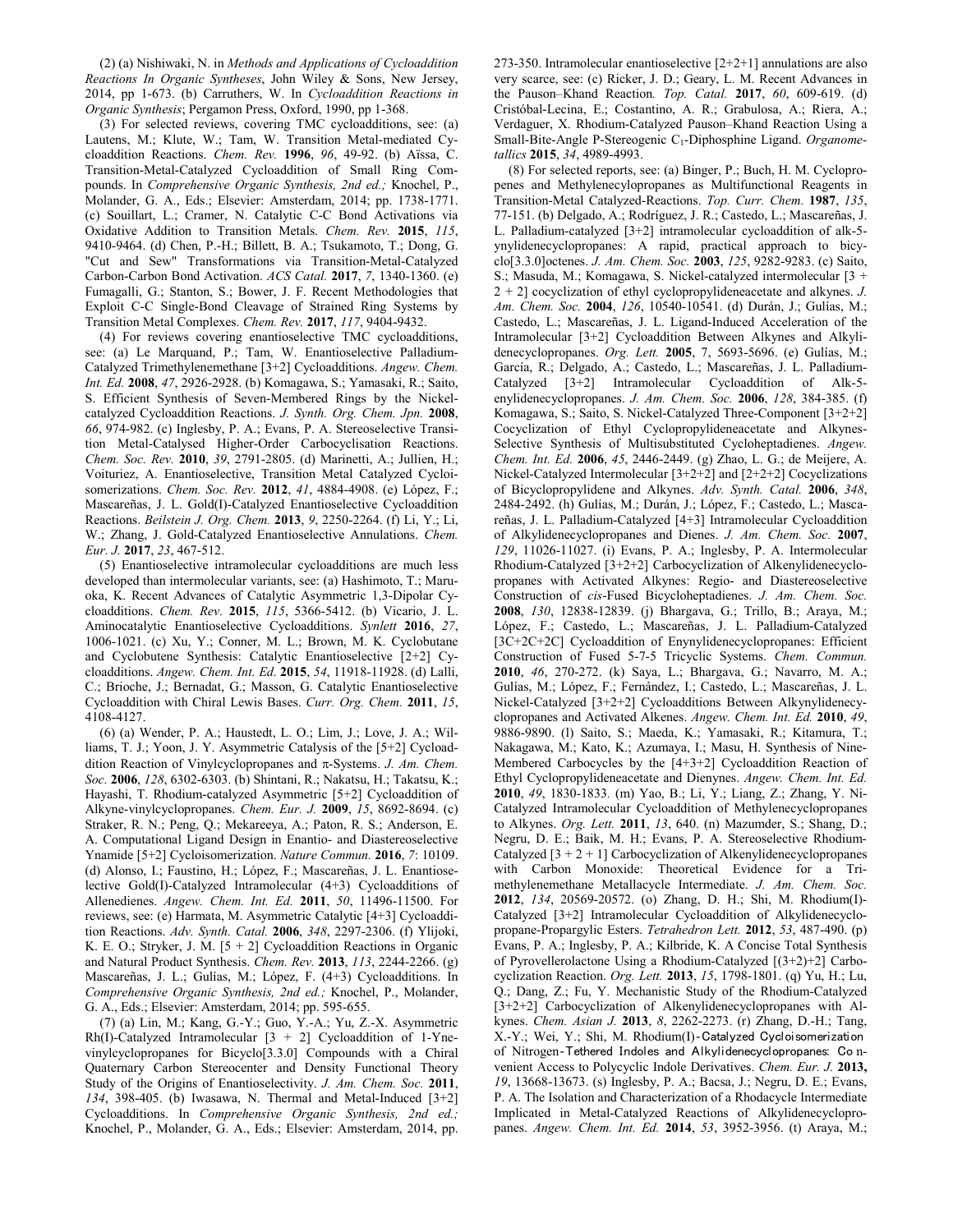Gulías, M.; Fernández, I.; Bhargava, G.; Castedo, L.; Mascareñas, J. L.; López, F. Rhodium-Catalyzed Intramolecular [3+2+2] Cycloadditions between Alkylidenecyclopropanes, Alkynes, and Alkenes. *Chem. Eur. J.* **2014**, *20*, 10255-10259. (u) Evans, P. A.; Negru, D. E.; Shang, D. Rhodium-Catalyzed [(3+2)+2] Carbocyclization of Alkynylidenecyclopropanes with Substituted Allenes: Stereoselective Construction of Tri- and Tetrasubstituted Exocyclic Olefins. *Angew. Chem. Int. Ed.* **2015**, *54*, 4768-4772. (v) Yoshida, T.; Tajima, Y.; Kobayashi, M.; Masutomi, K.; Noguchi, K.; Tanaka, K. Rhodium-Catalyzed  $[3+2+2]$  and  $[2+2+2]$  Cycloadditions of Two Alkynes with Cyclopropylideneacetamides. *Angew. Chem. Int. Ed.* **2015**, *54*, 8241- 8244.

(9) For reviews, see: (a) Gulías, M.; López, F.; Mascareñas, J. L. Development of Transition-Metal-Catalyzed Cycloaddition Reactions Leading to Polycarbocyclic Systems. *Pure App. Chem.* **2011**, *83*, 495- 506. (b) Pellissier, H. Recent Developments in the Synthesis and Reactivity of Methylene- and Alkylidenecyclopropane Derivatives. *Tetrahedron* **2014**, *70*, 4991-5031. (c) Gao, Y.; Fu, X.-F.; Yu, Z.-X. Transition Metal-Catalyzed Cycloadditions of Cyclopropanes for the Synthesis of Carbocycles: C-C Activation in Cyclopropanes. *Top. Curr. Chem*. **2014**, *346*, 195-232. (d) Brandi, A.; Cicchi, S.; Cordero, F. M.; Goti, A. Progress in the Synthesis and Transformations of Alkylidenecyclopropanes and Alkylidenecyclobutanes. *Chem. Rev.*  **2014**, *114*, 7317-7420. (e) Yu, L.-Z.; Chen, K.; Zhu, Z.-Z.; Shi, M. Recent Advances in the Chemical Transformations of Functionalized Alkylidenecyclopropanes (FACPs). *Chem. Commun.* **2017**, *53*, 5935- 5945.

(10) Preliminary asymmetric developments were included in refs. 8h, 8n and 8t. Only in an isolated case of a [3+2+1] cycloaddition, a high 89% ee was reported (ref. 8n).

(11) Teichert, J. F.; Feringa, B. L. Phosphoramidites: Privileged Ligands in Asymmetric Catalysis. *Angew. Chem. Int. Ed.* **2010**, *49*, 2486-2528.

(12) See the Supporting Information for further details.

(13) Above 110 ºC, the e.r. remained constant. See ref. 12.

(14) Although not common, enhanced e.r.'s at higher temperatures has been observed in reactions with large entropic contributions to the diastereomeric transition state energies in the enantiodetermining step. Albeit mechanistic studies are required, it seems probable that the large volume gained in the formation of the palladacycle intermediate **II** from **I** (Figure 1b), allows the ∆∆S<sup>‡</sup> term to make a significant contribution to the overall activation energy. For related cases, see: (a) Saito, R.; Naruse, S.; Takano, K.; Fukuda, K.; Katoh, A.; Inoue, Y. Unusual Temperature Dependence of Enantioselectivity in Asymmetric Reductions by Chiral NADH Models. *Org. Lett.* **2006**, *8*, 2067- 2070. (b) Ilg, M. K.; Wolf, L. M.; Mantilli, L.; Farès, C.; Thiel, W.; Fürstner, A. A Striking Case of Enantioinversion in Gold Catalysis and Its Probable Origins. *Chem. Eur. J.* **2015**, *21*, 12279-12284. (c) Levens, A.; Ametovski, A.; Lupton, D. W. Enantioselective (4+2) Annulation of Donor-Acceptor Cyclobutanes by N-Heterocyclic Carbene Catalysis. *Angew. Chem. Int. Ed.* **2016**, *55*, 16136-16140.

(15) (a) García-Fandiño, R.; Gulías, M.; Mascareñas, J. L.; Cárdenas, D. J. Mechanistic Study on the Palladium-Catalyzed (3+2) Intramolecular Cycloaddition of Alk-5-enylidenecyclopropanes. *Dalton Trans.* **2012**, *41*, 9468-9481. See also: (b) Garcia-Fandiño, R.; Gulías, M.; Castedo, L.; Granja, J. R.; Mascareñas, J. L.; Cárdenas, D. J., Palladium-Catalysed  $[3+2]$ ynylidenecyclopropanes to Alkynes: A Mechanistic DFT study. *Chem. Eur. J.* **2008**, *14*, 272-281.

(16) (a) Fraga, B. M. Natural Sesquiterpenoids. *Nat. Prod. Rep*. **2013**, *30*, 1226-1264. (b) Le Bideau, F.; Kousara, M.; Chen, L.; Wei, L.; Dumas, F. Tricyclic Sesquiterpenes from Marine Origin. *Chem. Rev*. **2017**, *117*, 6110-6159.

(17) Most approaches are based on chiral pool, see for instance: Brill, Z. G.; Condakes, M. L.; Ting, C. P.; Maimone, T. J. Navigating the Chiral Pool in the Total Synthesis of Complex Terpene Natural Products. *Chem. Rev.* **2017**, *117*, 11753-11795.

(18) A preliminary exploration of these enantioselective  $[4 + 3]$  cycloadditions, with modest ee's, was included in ref. 8h.